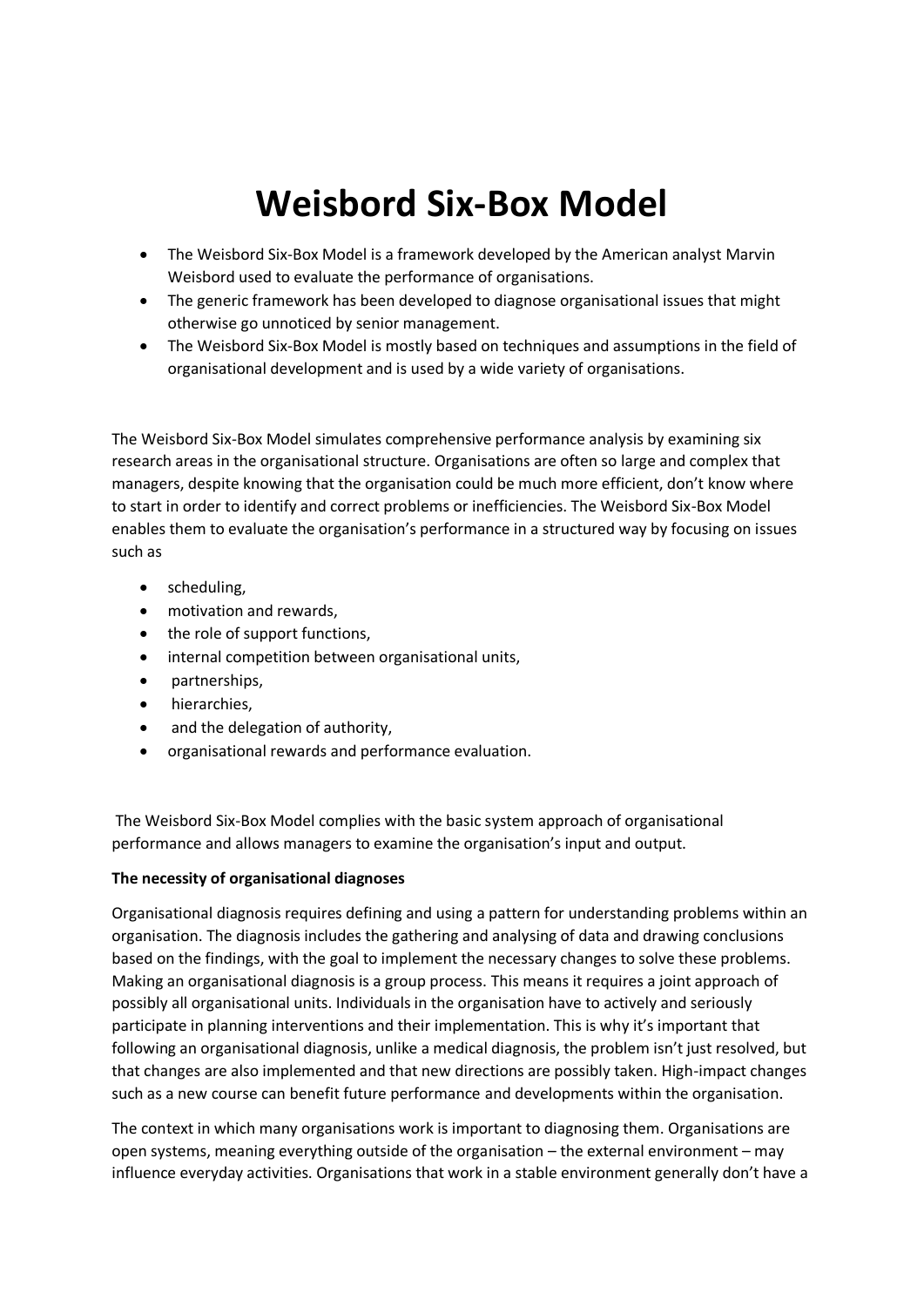very dynamic character, so they don't require a lot of changes from a diagnostic perspective. Organic organisations, such as universities, are and have to be highly flexible because of the high level of dynamic interaction with their external environment. The role of universities is to educate and train experts and professional human resources in the face of an ever-changing future. For this reason, organisational diagnosis is crucial. Universities have to stay one step ahead of future developments. Naturally, universities aren't the only organisations that operate in a highly dynamic environment and have to be prepared for the future.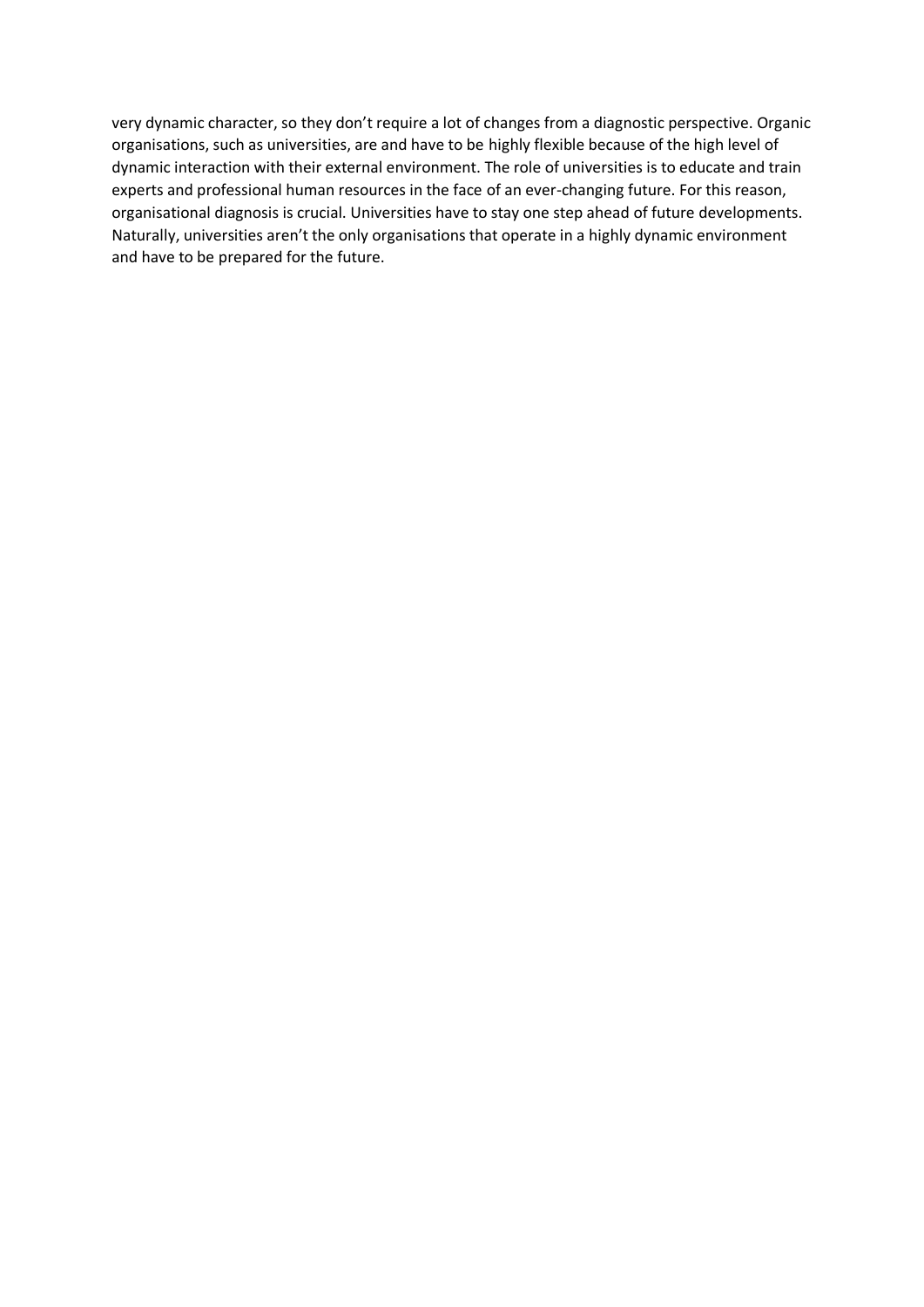

### **Six research areas for accurate diagnoses**

The Marvin R. Weisbord's Weisbord Six-Box Model uses six categories to conduct an organisational diagnosis. In order to make an organisational diagnosis, it's essential to have some basic knowledge about what a diagnosis is exactly and why it's necessary. According to Weisbord, identifying and solving a problem is something that should be done systematically by the same people, because more than anyone – they are familiar with the situation they're in, enabling them to find ways to improve. By its definition, a diagnosis is a way to bridge the gap between what is and what should be. An organisational diagnosis implies that data will be collected and that conclusions will need to be drawn using the findings resulting from analyses into the following six research areas:

#### **Purposes**

Organisational objectives include the missions and perspectives of an organisational vision. These goals have to be clear to all employees and they need to abide by them, even if their individual philosophies about how things should be are completely different.

#### **Structure**

The structure of an organisation is the bigger picture of power relationships and formal relationships between functional groups in an organisation. Structure should give a clear idea of the legal power, and it should also provide an accurate and fitting overview of how the goals of the organisation need to be achieved and who is responsible.

#### **Relationships**

Relationships include individuals, groups, technological and other functional sections that effectively work together.

#### **Rewards**

Reward systems include both official and unofficial rewards and have to be analysed in order to ensure sufficient (extrinsic) motivation among employees.